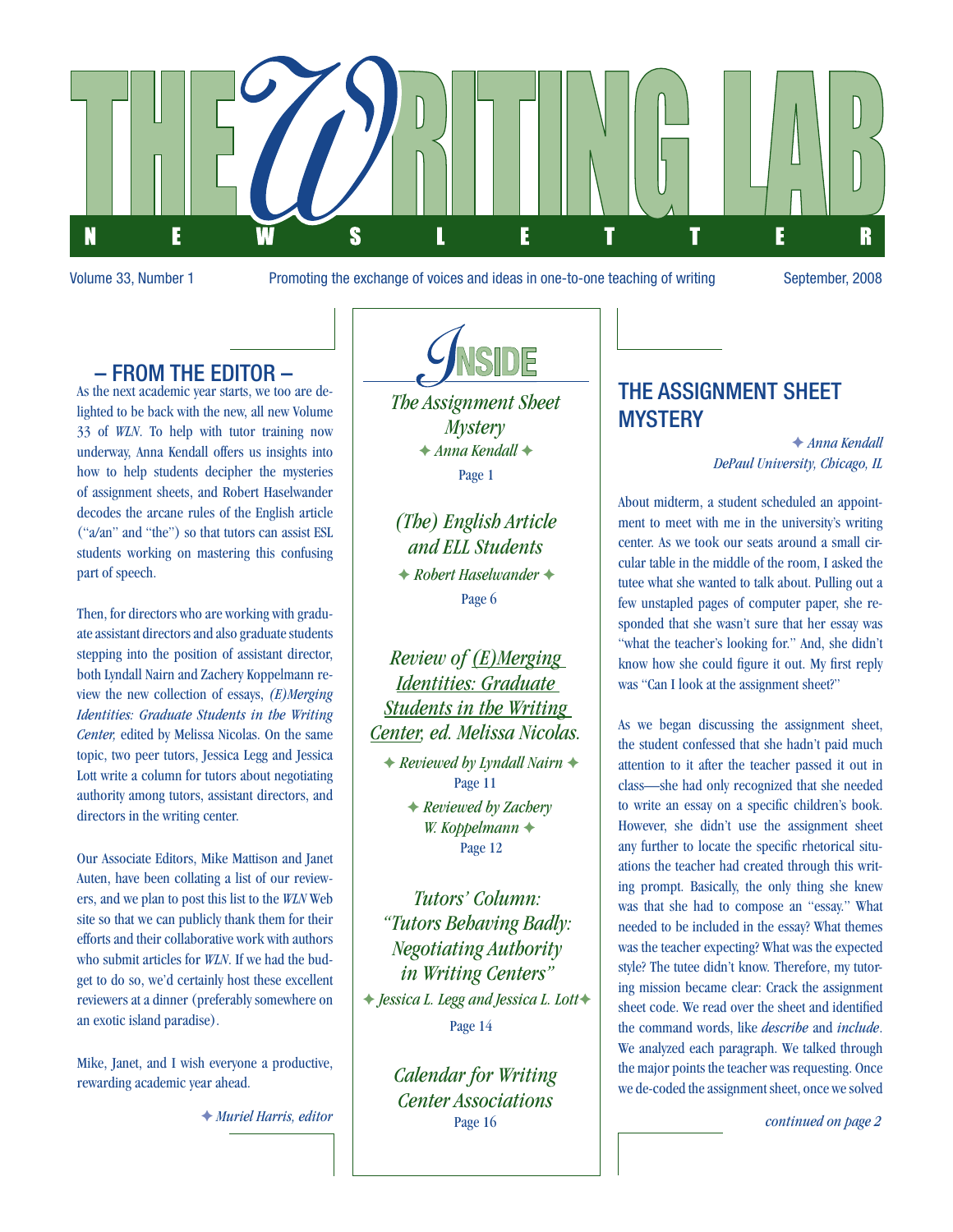The *Writing Lab Newsletter*, published in ten monthly issues from September to June by The RiCH Company, is a peer-reviewed publication of the International Writing Centers Association, an NCTE Assembly, and is a member of the NCTE Information Exchange Agreement. ISSN 1040-3779. All Rights and Title reserved unless permission is granted by The RiCH Company. Material can not be reproduced in any form without express written permission. However, up to 50 copies of an article may be reproduced under fair use policy for educational, non-commercial use in classes or course packets. As always, proper acknowledgement of title, author, and original publication date in the *Writing Lab Newsletter* should be included.

### **Editor**: Muriel Harris ( harrism@purdue.edu) Assoc. Editors: Michael Mattison (MichaelMattison@boisestate.edu) Janet Auten (jauten@american.edu) **Managed and Produced** by The RiCH Company, LLC Richard C. Hay, Founder and CEO 3238 S. 92nd Street Milwaukee, WI 53227 www.therichco.com 1-888-348-6182

<www.writinglabnewsletter.org> support@writinglabnewsletter.org

**Subscriptions**: The newsletter has no billing procedures but can issue invoices through the Web site. Yearly payments of \$25 (U.S. \$30 in Canada) by credit card are accepted through the Web site or sent by check, made payable to the *Writing Lab Newsletter,* to The RiCH Company, Attn: *WLN.* Prepayment is requested for all subscriptions. For international *WLN* subscriptions, please contact support@ writinglabnewsletter.org. For IWCA membership and *WCJ* and *WLN* subscriptions, see <writingcenters.org>.

**Manuscripts**: Recommended length for articles is approximately 2500-3000 words, 1500 words for reviews and Tutors' Column essays, in MLA format. If possible, please send as attached files in an e-mail to submission@writinglabnewsletter.org.

the mystery of the assignment sheet, the tutee knew immediately how her paper was to be written and what exactly she needed to include in it.

This experience, along with other similar assignment sheet situations I've encountered working in the Writing Center and with friends, has really opened my eyes, and ears, to the power of the assignment sheet. I've become somewhat of an assignment sheet advocate. I fight for its use and try to spread the word of its power in writing. And, my experience is definitely not unique; it's a common scenario in writing centers.

Muriel Harris writes that because the assignment sheet is misunderstood with such regularity, we ought to view it as a part of the education process, such as learning the language of the academic communities, learning how to understand that language, as well as how to act on that understanding (*Talking* 39). Harris continues by stating that learning how to interpret assignment sheets is often a subject in a writing center tutorial (*Talking* 39). And, as Steven M. North writes, our job as tutors "is to produce better writers, not better writing." In a writing center, our objective is to make sure that it is the writers who get changed, and not necessarily their texts (37).

I believe the assignment sheet should be studied and its de-coding should become a vital part of the composing process. The writing center is a great place where the mystery of the assignment sheet can be solved. In the following sections I'll briefly discuss the composing process and the research that has been produced about the planning phase. I'll also explain why the assignment sheet is such a powerful text in the classroom. And, most importantly, I'll describe how writing tutors can help students work with assignment sheets and understand the role they play in their own writing.

### The Composing Process: Planning

Many scholars write that a major component of the composing process is "planning" (Stotsky 37). According to Linda Flower, this process involves developing and refining one's goals (Flower 373). The planning process involves several sub-processes, such as generating ideas, organizing, and goal setting (Flower 372). According to a tutoring handbook, writers attempt to answer the "planning questions," such as the following: What is known about the topic? What is the purpose? Who is the audience? (Gillespie and Lerner 15). During this phase, students may use a number of invention activities, such as brainstorming, clustering, and freewriting to answer their planning questions (*St. Martin's* 200).

## Assignment Sheets in the Planning Process

As described above, much of the planning process involves reading assignments and then using invention activities to generate material for composing papers. An analysis of the assignment sheet is also a useful activity for students attempting to compose papers. This should become a staple sub-process within the planning process. This is important because the assignment sheet is an important text within the university; the assignment sheet is a text written by instructors and affects the rhetorical situations within which students must compose, and the assignment sheet is frequently misunderstood by students.

While often misunderstood by students, the assignment sheet is an important text within the university. It's important because it is written within the language of the academic discourse community. As David Bartholomae writes, students must learn to speak the language of those members in the university community and try on the particular ways of knowing, selecting, and evaluating that define the discourse of the community (589).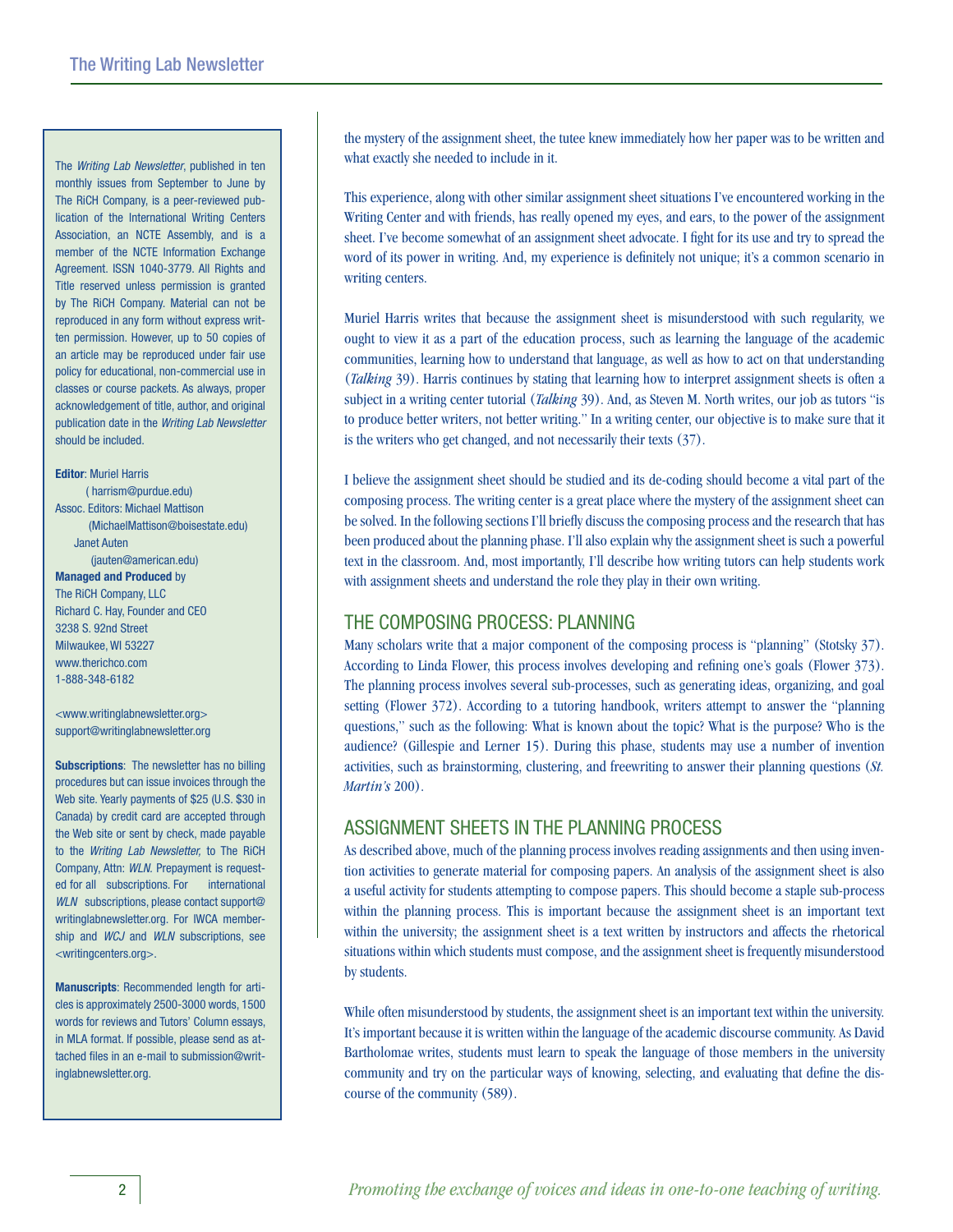In order to learn how to compose in the discourse of the university community, students must include assignment sheets as a critical component of the planning process. Such analysis is important because assignment sheets complicate the student writer's rhetorical situations—assignment sheets are texts written by teachers for the students, who are the readers (audience) and must negotiate between this text and that of the text they are asked to compose. Anis Bawarshi claims that the writing prompt, like any other genre, "organizes and generates the conditions within which individuals perform their activities" (127).

Most importantly, though, the analysis of assignment sheets should be incorporated into the planning process because students often misunderstand assignment sheets, as well as struggle with them. One reason for this struggle is that the students may not understand the language of the assignment sheet (Harris, *Talking* 38). Students may also become overwhelmed by particular verbs in the sheets, such as *analyze* and *compare* (Harris, *Talking* 39).

### Strategies for Writing Tutors

The writing center is a great place where students can learn to solve the mystery of the assignment sheet. This conclusion is based on the plethora of research that illustrates how collaborative learning is beneficial for students. It has been shown that active learning is more effective and students can learn a lot from working with each other (Coe and Gutierrez 262). Also, as Harris notes, when describing teacher feedback on papers, the tutor's role is one of translator or interpreter, in which he or she turns the teacher's language into the student's language (*Talking* 37). And, as Kenneth Bruffee notes, the tutors bring "knowledge of the conventions of discourse" to the tutorial (644).

There are several ways tutors can help students incorporate assignment sheets into their planning processes—by de-coding the assignment sheet, identifying the problem and solution within the writing prompt, discussing strategy words, and describing the rhetorical situation.

## *• De-Code the Assignment Sheet*

Tutors can help students learn how to de-code the assignment sheets they are given before they be-

gin other sub-processes during planning. Linda Simon writes that by helping students de-code assignments, we may persuade them that the writing process begins way before they begin to actually compose (155). Tutors can show tutees how they would de-code the assignment sheet, such as identifying the key sentences in which the instructor directs the students on what and how to compose. The tutors can also model for the students how they would de-code the writing prompt. As Harris notes, showing is a valuable tool because "it can bring alive for the student a writing process or strategy that has

*" The writing center is a great place where the mystery of the assignment sheet can be solved. "*

seemed shrouded in the mystery of textbook descriptions" (*Teaching* 68). Also, Harris writes that helping students to get the "feel" for some component of writing is something that tutors can accomplish in a tutorial (*Talking* 33). Tutors can also practice de-coding their assignment sheet while sitting next to their tutees, which is beneficial because the tutor can answer questions as the student works (as well as provide encouragement) (*Talking* 34). Understanding how and why they must de-code these sheets may reduce the chances that students will misinterpret the premises of their assignments.

During the tutorial I described in the opening of this article, I showed the tutee how she could de-code her assignment sheet. I showed her how I often take highlighters to mark the key sentences in the writ-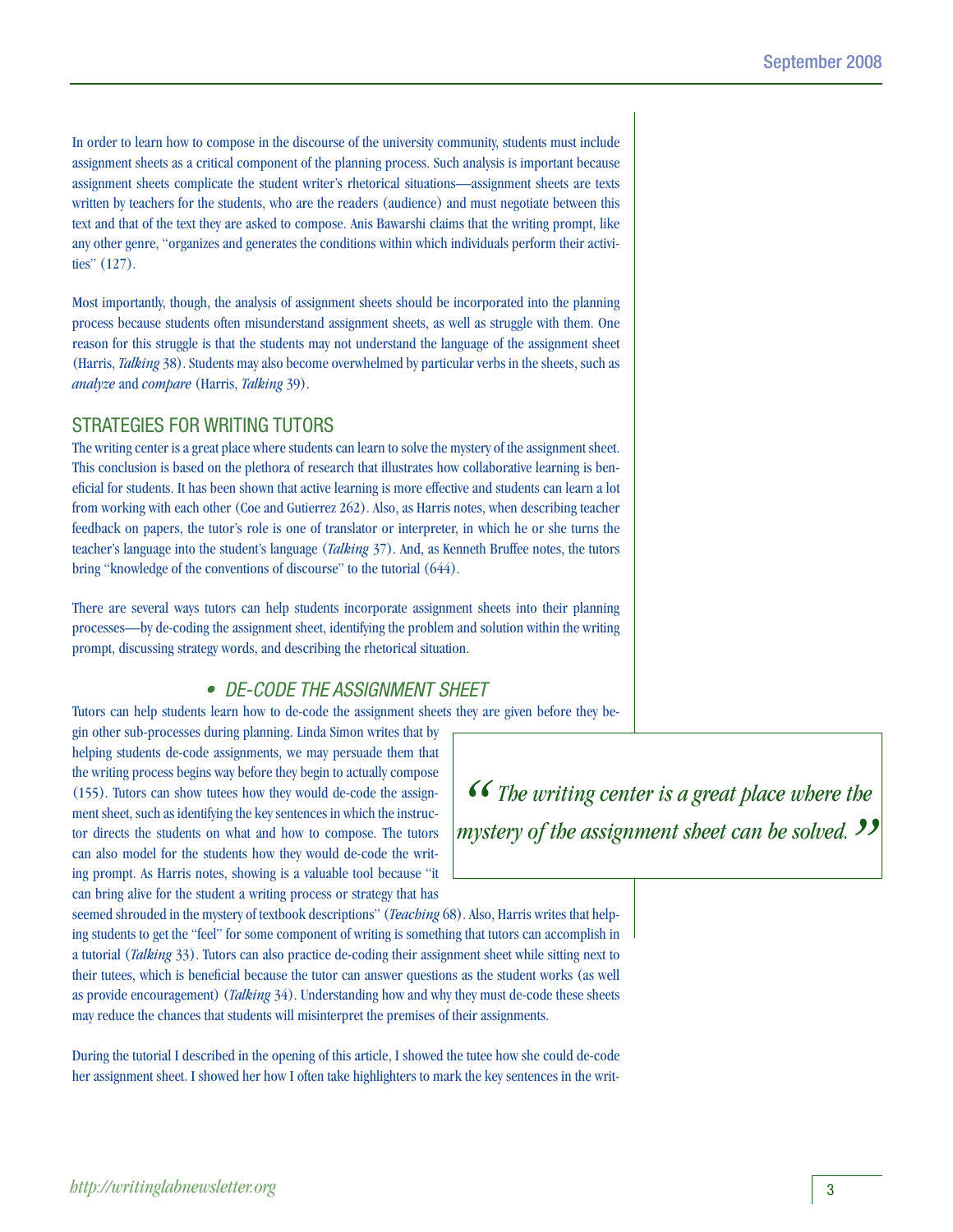

**Call for Proposals Michigan Writing Center Association Fall Conference October 4, 2008 Livonia, Michigan "Reaching Out: The Campus, The Community, and Beyond"**

This year's conference theme focuses on various ways in which a writing center might extend its services, concerns, and commitments outside the center itself. Satellite sites, collaboration with other units or programs, community service, and service learning are just a few possibilities.

Needed Info for Proposal: Send Title, Contact information, desired format (Round Table, Panel, etc.), equipment needs, and short blurb for the conference program to Ann Russell @ arussel@madonna.edu. Send form and two attachments to Ann Russell, Writing Program Director, Madonna University, 36600 Schoolcraft Road, Livonia, MI 48150- 1173, or e-mail to arussell@madonna. edu. Conference Web site: <http://www. miwritingcenters.org>,

Due Date for Proposals: September 12.

ing prompt. I pointed out the keys words, or verbs, along with the supporting text, which tells students what, and how, they are going to write.

## *• Identify a Problem, Identify a Solution*

Tutors can help students learn that an assignment sheet poses a problem, which must be solved before students begin composing. Students must learn to identify that problem (discovering what it is they are supposed to write) and to identify the solution (how they are to go about writing their response to that problem). In the tutorial, tutors can work with students collaboratively to work out the problem (Bruffee 637). As Richard M. Coe and Kris Gutierrez write, "proper and precise problem-definition is often a prerequisite to efficient problem-solution" (262). Tutors can then help students practice strategies for identifying solutions. The recognition of possible strategies, as Harris claims, is part of what Linda Flower describes as the kinds of knowledge writers need—such as "reading a situation and setting appropriate goals" (Harris, *Talking* 33). Tutors can show or model how they would identify both the problem and solution created by the assignment sheet.

In some tutorials I've had, the major problem is that the students don't know what type of paper they are being asked to compose. Once we identify this problem, we can work through the writing prompt to identify the solution. After spending some time reading over the prompt, identifying what actions the student needs to take (*argue*, *discuss*, etc.), and what needs to be included (outside sources, references to the textbook, etc.), the student discovers what type of paper the teacher is expecting and finds the solution. In one tutorial, after we went through this process, a student's paper describing American soccer became a paper arguing why American soccer is not as popular as European futbol.

## *• Discuss Strategy Words*

Before students can begin composing, it's important that they understand what action they must execute: *analyze* something, *describe* something, or *argue* something. Therefore, tutors can help students by showing them how it's important to look for, what the *St, Martin's Guide to Teaching Writing* has labeled, the "strategy words" on assignment sheets. Students must learn that understanding these words is important, because the words tell them what strategy they are to use in composing, and they determine the form of their written response (95). A discussion of these strategy words will guide students to a more complex understanding of how their essays will be evaluated (96). Tutors can explain what each of the major verbs mean, such as which ones dictate style and form and which ones direct the discussion of the topic (Simon 151). Tutors can help students realize that instructors will likely use a number of verbs, and tutors can help students comprehend what the most common verbs mean (Simon 151). The verbs most commonly used in assignment sheets include the following: *discuss*, *analyze*, *compare*, *contrast*, *define*, *describe*, *evaluate*, *explain*, and *summarize* (*St. Martin's* 96). These are words that are also common within the discourse of the academic community. And, these words signify the rhetorical action that students must take as they compose; the rhetorical action is a focus of the reader's (teacher's) evaluation.

In all of the previous examples, one of the major benefits for the tutees was identifying the strategy words in the writing prompts. The verbs in the assignment sheets helped the tutees realize that an essay really isn't just an essay—it's the umbrella term for a specific writing task that asks students to *analyze* and *include*. And, a mere *description* of something does not *argue* how it is better (or worse) than something else.

## *• Describe the Rhetorical Situation*

According to Gerard A. Hauser, rhetorical situations are situations that contain multiple features, which include "the persons involved, the events that involve them, the object of their conscious attention within the context of the salient events, and the relations among the persons, events, and objects"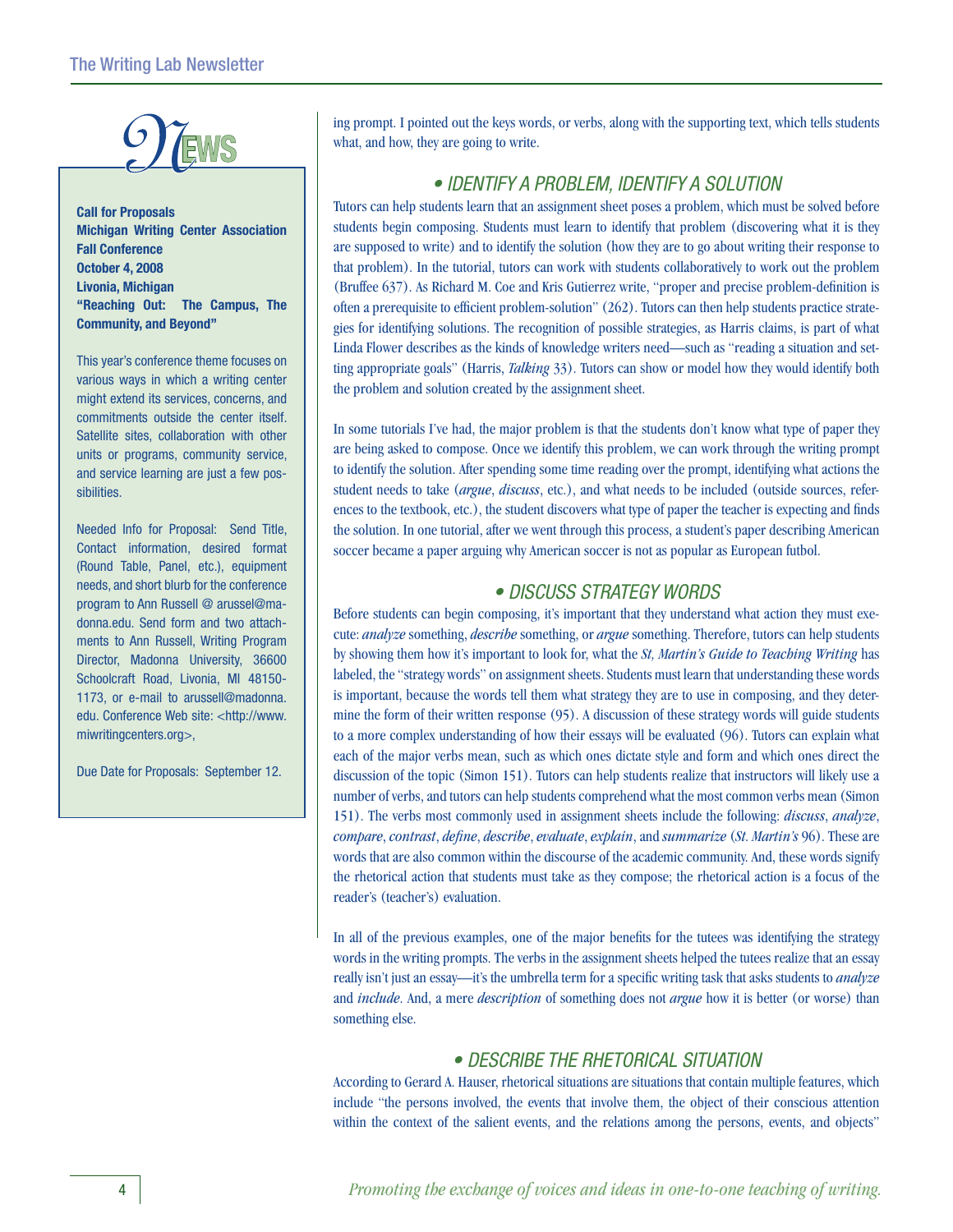(Hauser 33). The writing prompt is a genre that contains multiple features, which consequently creates students as both readers (of the teachers' assignment sheets) and writers (of their own texts). Tutors can help tutees become aware that they must understand the rhetorical situations of the assignment sheet before they begin composing. David Sudol writes that on the first day of his composition classes, he discusses college composition with his students, and he presents a minilecture on the rhetorical situations. Sudol presents this information to his students because they are expected to understand the rhetorical situations of future writing assignments, and he also includes rhetorical situations in his assignment sheets (52). This activity can also apply to the writing center tutorial. Tutors can explain and describe the rhetorical situations of their tutee's assignment sheets. It is important that tutors help their tutees understand that the rhetorical situations from which they compose are often made known implicitly through the writing prompts.

During several writing tutorials, I've realized that some students' papers are not at all a reflection of what the teacher has laid out in the assignment sheet. That part doesn't shock me. Assignment sheets are often misunderstood. What shocks me, however, are the students' deliberate decisions not to follow the writing prompts' guidelines and to continue writing as they have, because they "like it better that way." And it is often these same students who explain that "the teacher doesn't get" their writing when they come in after receiving a poor grade. I think that these students could benefit from a tutor helping them to understand the rhetorical situations presented through the writing prompt.

### **CONCLUSION**

The assignment sheet, as illustrated through my experiences as a writing tutor, is often neglected or misunderstood by student writers. Therefore, tutors, as well as instructors, should acknowledge that the time spent interpreting the assignment, as well as understanding the rhetorical situations, is far more valuable than the time spent evaluating a finished product (Herrington 387). If tutors work with their tutees on analyzing the assignment sheet and providing strategies for interpreting it, then students may not only understand the assignment better but also become aware that the assignment sheet is a significant text that must be incorporated into their planning processes. The writing prompt should be considered a valuable aspect within the composing process, because it's a text produced by a member of the academic discourse community, a community that students must try to appropriate. The writing prompt is a genre that complicates students' rhetorical situations from which they compose. And, most importantly, the assignment sheet is often misinterpreted by students. Tutors can help students understand and incorporate assignment sheets into their own composing processes by showing students how their assignment sheets can be de-coded and how they can identify the problem and solution. Students need to know how they can interpret the various strategy words, and how they can describe the rhetorical situations. In the writing center, tutor and tutee can work together to solve the mystery of the assignment sheet.  $\blacklozenge$ 

### Works Cited

Bartholomae, David. "Inventing the University." *Cross-Talk in Comp Theory*. Ed. Victor Villanueva, Jr. Urbana: NCTE, 1997. 589-619.

Bawarshi, Anis. *Genre and the Invention of the Writer*. Logan,Utah: Utah State UP, 2003.

- Bruffee, Kenneth A. "Collaborative Learning and the Conversation of Mankind." *College English* 46.7 (1984): 635-652.
- Coe, Richard M., and Kris Gutierrez. "Using Problem-Solving Procedures and Process Analysis to Help Students with Writing Problems." *College Composition and Communication* 32.3 (1981): 262-271.
- Flower, Linda, and John R. Hayes. "A Cognitive Process Theory of Writing." *College Composition and Communication* 32.4 (1981): 365-387.
- Gillespie, Paula, and Neal Lerner. *The Allyn and Bacon Guide to Peer Tutoring*. New York: Pearson, 2004.
- Hauser, Gerard A. *Introduction to Rhetorical Theory*. Prospect Heights, IL: Waveland P, 1991.
- Harris, Muriel. "Talking in the Middle: Why Writers Need Writing Tutors." *College English* 57.1 (1995): 27-42.
- - . *Teaching One-to-One*. Urbana: NCTE, 1986.
- Herrington, Anne J. "Writing to Learn: Writing Across the Disciplines." *College English* 43.4 (1981): 379-387.
- North, Stephen M. "The Idea of a Writing Center." *The St. Martin's Sourcebook for Writing Tutors*. Ed. Christina Murphy and Steve Sherwood. Boston: Bedford/St. Martin's, 2003. 31-46.
- *St. Martin's Guide to Teaching Writing*. Ed. Cheryl Glenn, Melissa A. Goldthwaite, and Robert Connors. Boston: Bedford/ St. Martin's, 2003.
- Simon, Linda. "De-Coding Writing Assignments." *The History Teacher* 24.2 (1991): 149-155.
- Stotsky, Sandra. "On Planning and Writing Plans Or Beware of Borrowed Theories!" *College Composition and Communication* 41.1 (1990): 37-57.
- Sudol, David. "Rhetorical Situations and Assignment Sheets." *Strategies for Teaching First-Year Composition*. Ed. Duane Roen, Veronica Pantoja, Lauren Vena, Susan K. Miller, and Eric Waggner. Urbana: NCTE, 2002.

 $\blacklozenge$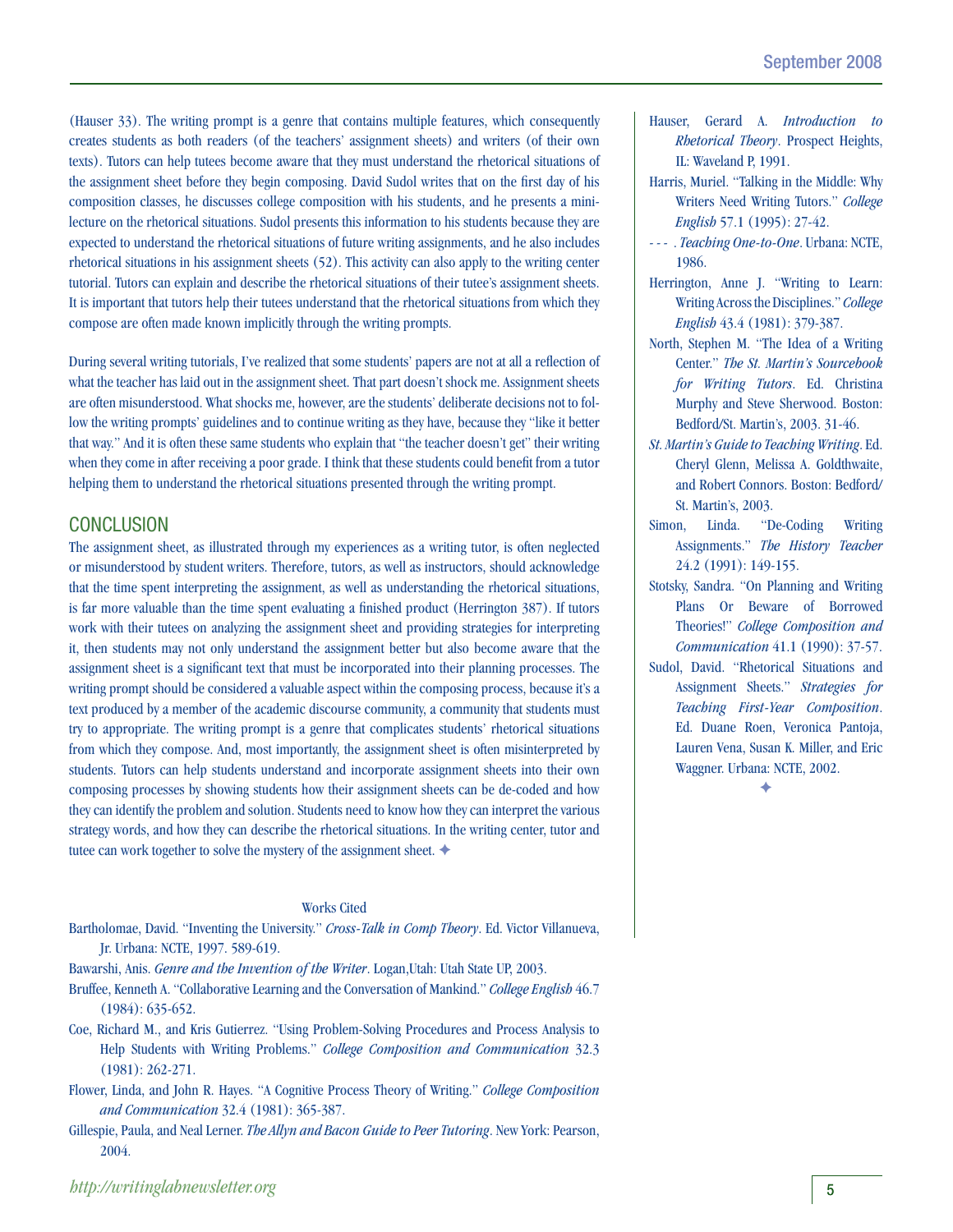

### **Summer Institute Bibliography**

Shareen Grogan and Rebecca Day Babcock are compiling a bibliography of published works that can trace their genesis back to one of the Summer Institutes. These do not need to be papers about the summer institute, but rather works that were somehow generated from the SI experience, for instance, the idea for the article was sparked at the SI, collaborators met at the SI, the paper was one of the writing projects from your SI writing group, etc. In addition, we would like the story behind the article and how the SI contributed to its existence. Send your citations and stories to babcock\_r@utpb.edu and sgrogan@nu.edu.

## (The) English Article and ELL Students

F *Robert Haselwander University of Missouri-Kansas City Kansas City, MO*

English Language Learner (ELL) students make up a significant portion of the students in the United States. According to the 2000 U.S. Census, a language other than English is spoken in 17.9% of American homes (State), and the number of ELL speakers is projected to continue rising. In a climate of increasing diversity, it is important for writing centers at universities to be sensitive to the needs of these students, who often frequent writing centers to better their English writing ability. As the CCCC's "Statement on Second Language Writing and Writers" urges, universities need "to recognize the regular presence of second-language writers in writing classes . . . and to develop instructional and administrative practices that are sensitive to their linguistic and cultural needs" (670).

Research indicates that "university professors and employers find ESL errors distracting and stigmatizing" (Ferris 9). Because of these biases, these students' identity as ELLs can become more than a demographic demarcation; it may become a social and economic handicap. These students are highly intelligent and motivated, but their difficulty in mastering English is often used to mark them as different, to belittle, and even to mock them. To help these students succeed in their goals, we as tutors may need to provide them with extra, focused assistance. There are many aspects of English that challenge ELL students; however, one of the most difficult obstacles to overcome is mastery of the English article. Although the English language contains only two articles: "a/n" and "the," their usage is defined more by exceptions than by regular rules, so they are challenging to master, especially for students whose native language does not contain articles. For the ELL students who speak languages such as Japanese, Mandarin, Russian, Polish, Ukranian, and even Cherokee, mastery of the English article is more than an inconvenience; it is a daunting intellectual challenge (Dryer 156). When an ELL student has progressed in his/her studies, there will come a time when s/he needs assistance with the finer points of grammar, such as the usage of the article. The purpose of this paper is to seek pragmatic solutions to helping ELL students gain mastery over the English article and to provide tutors with some of the skills and knowledge they will need to provide that kind of assistance. Many writing tutors rely on their innate understanding of English, which comes from speaking it for many years, rather than a technical understanding of the grammatical rules and linguistic structures. Unfortunately, as many tutors (I among them) have found, our innate understanding of the language is not always sufficient to assist ELL students. Before tutors can begin to help an ELL student with the article, it is important that tutors first understand the article for themselves.

### The Article

The article is only one aspect of the grammatical structure that challenges ELL students. ELL students often encounter confusion with the larger class that articles belong to: the class of language known as the identifier. Identifiers function as their title suggests; they provide additional identifying information about the noun they modify. In English they usually communicate information like quantity (such as "*many* ducks") and specificity (such as "*her* bag" or "*that* paper"). Fortunately, most identifiers are physical and visual in nature, so they are easily explained across cultural and language barriers. Articles can be explained in similar ways, but their usage is often more complex (and more difficult to represent visually) than most other identifiers.

The two English articles, "a/n" and "the," can be thought of in general terms thus:

a/n = indefinite (non-specific) article *Do you have a book?* the = definite (specific) article *Do you have the book?*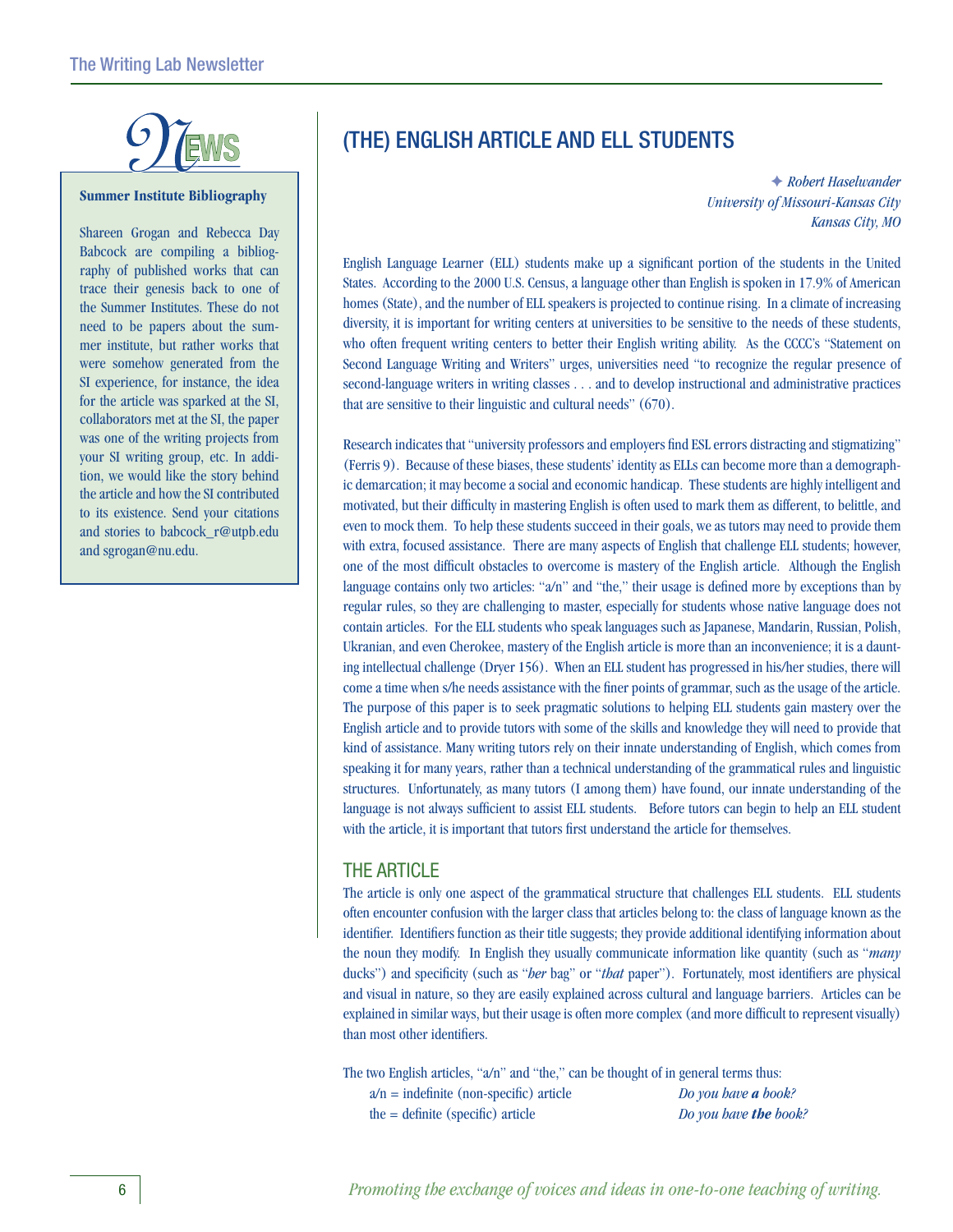In the first case, the article "a" is indefinite, referring generally to any book, whereas the second case is definite, referring to some specific book. This basic function of the article can be represented as a part of the continuum of identifiers:

| The article as a marker of specificity.              |          |
|------------------------------------------------------|----------|
| No article is used when the noun refers to a concept | $\log$   |
| "A" is used when the noun is unfamiliar              | a dog    |
| "The" is used when the noun is more familiar         | the dog  |
| "Your," "her," etc. A determiner is used when the    |          |
| noun is familiar and owned.                          | your dog |

This specificity is strongly tied to the other major function of the article, which is to act as a discursive marker of novelty. In their function as a marker of novelty, articles indicate whether the noun is familiar (known/old) or unfamiliar (novel/new). Unfamiliar nouns are indicated using "a" and familiar nouns are indicated using "the." The status of a noun as either familiar or unfamiliar may change in the course of an exchange.

For example: Please give me *an* apple. Thank you, *the* apple was good.

The apple is a new thing when it is introduced in the first sentence, so it takes the indefinite article "a/n." In the next sentence, the reader knows of the apple's existence, so the apple becomes a familiar noun, and takes the familiar article "the." This example conforms nicely to the grammatical rules; however, articles in the real world rarely work out in such nice forms. They often fall into gray areas of cultural context, where the reasons for the article's usage may not be clear to an ELL student. For example: *A horse walks into a bar and the bartender says, "Why the long face?"* The bar in question is a new thing when it is first introduced at the beginning of the sentence, so it takes the indefinite article "a." During the course of the sentence, the reader or listener implies the existence of a bartender based on the existence of the bar. Based on this assumption, an assumption specific to the cultural context, the bartender becomes a familiar noun, and takes the familiar article "the." The two other articles in this sentence function on similar cultural assumptions. "A horse" is introduced at the beginning of the sentence, and "the long face" which is seen later in the sentence refers to the shape of the horse's face. Both sets of articles in this example function as both markers of specificity and markers of novelty. This is because, in the application of speech in a cultural context, these functions of specificity and novelty are strongly related, yet frustratingly separate. Even to a native English speaker, the article's usage is complex enough to be elusive. The function of an article as a discursive marker of novelty can be seen below. Note that, even in this example, the functions of specificity and novelty are nearly inseparable.

#### *The article as a marker of novelty*

| ``A"  | Jack ordered a sarsaparilla because he was very thirsty. |
|-------|----------------------------------------------------------|
| "The" | John drank the entire beverage.                          |

Finally, in addition to these basic functions of the article, there are a number of exceptions to these general rules, such as proper place nouns, common knowledge nouns, noun phrases, etc. For example: *the* Pacific Ocean

But not: *the* Lake Ontario

For more specific instances of exceptions in article usage, consult handbooks on grammar, such as Ascher's book and also Lane and Lange's book.

**CALL FOR PROPOSALS MidAtlantic Writing Centers Association Conference York, PA March 27-28, 2009 Conference Theme: "A Firm League of Friendship": Declaring the Interdependence of Writing Programs and Writing Centers Keynote speaker: Muriel Harris**

The 20<sup>th</sup> Annual MAWCA Conference will be held in York, PA, where in 1777 the Articles of Confederation were signed. Just as the founders sought shared and productive roles for the states and the federal government, writing centers and writing programs have also sought to maintain, to borrow from Article 3, a "a firm league of friendship with each other." The 2009 MAWCA Conference invites proposals from all stakeholders in the work of writing instruction: peer tutors, professional tutors, writing instructors, writing center and writing program directors.

Though we invite presentations on all facets of writing center work, we especially seek proposals that speak to the rich interdependence of writing programs and writing centers. And, in the democratic spirit of fellowship and conversation, we also encourage presentations that are meant to spur collaboration and discussion rather than reading of formal papers. We also welcome multiple modes of presentation that make use of available technologies—audio, video, posters, visuals, and interactive workshops.

For the detailed Call for Proposals, and more information on the conference, accommodations, etc., please visit the conference Web site at <www.ycp.edu/lrc/mawca2009> or e-mail conference coordinators: Cynthia Crimmins (ccrimmin@ycp.edu) or Dominic Delli Carpini (dcarpini@ycp.edu).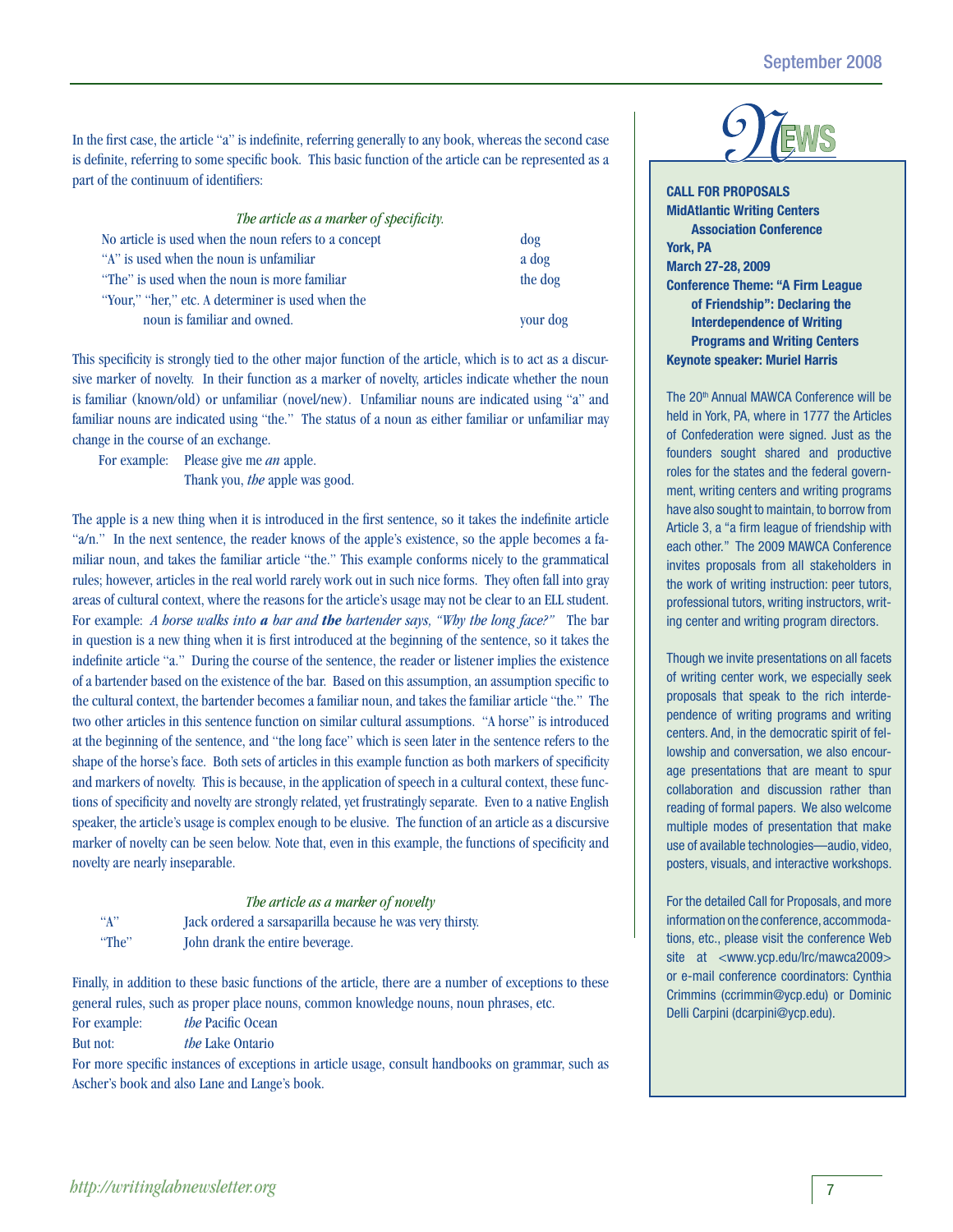## **NNOUNCEMENTS**

**Writing Center Director University of North Carolina at Chapel Hill** 

This is a full-time, non-tenure track position in an innovative, busy center that offers both onsite and online service <http://www.unc.edu/depts/wcweb>.

The Director of the Writing Center is the principal administrator with responsibility of the overall day-to-day operation of the Center. The primary responsibilities include: administration, management, and supervision of the Center's programs, budget, and personnel. The director also represents the Writing Center services and interests to the University community and serves on committees related to the Center's mission. The director guides the Center's strategic planning and envisions and develops new initiatives.

Qualifications and Experience: PhD preferred, master's degree required in a related field, with at least three to five years of writing center administrative experience, preferably in a researchbased college or university setting.

Salary: Commensurate with experience Closing Date: Open until filled Applicants must submit a cover letter and CV electronically via <http://hr.unc. edu/jobseekers> and submit three letters of reference to Shade Little, Chair, Writing Center Director Search Committee, Campus Box 3106, UNC-CH, Chapel Hill, NC 27599-3106. The University of North Carolina at Chapel Hill is an equal opportunity employer, and is strongly committed to the diversity of our faculty and staff. Women and minorities are encouraged to apply.

## Helping ELL Students with the Article

After examining some of the aspects of the article, we can see that the article is more complex than even an experienced tutor well versed in grammar might have thought. It is hardly surprising that students, especially students whose first language does not include the article, might come to the writing center seeking help. In the 1970s, a process-oriented form of composition instruction began to develop in response to the rigid grammarianism which had been the previous vogue. Consequently, the writing center that emerged from that school of thought leaned toward tutoring with a *laissez faire*  approach to the writer's mechanics, choosing to focus instead on the writer's ideas. Unfortunately for ELL students, an approach that merely overlooks their struggle with mechanics does not actually help them improve their grasp of those mechanics. As Ferris says, these students require "feedback or error correction that is tailored to their linguistic knowledge and experience . . . and instruction that is sensitive to their unique linguistic deficits and needs for strategy training" (5). Ferris adds her voice to the growing chorus of those calling for writing centers to take a more active part in tutoring ELL students by bringing more focus onto mechanics.

The ELL students who come to our writing centers do suffer from a deficit, but that deficit is not the deficit model of stupidity forwarded in the 19<sup>th</sup> century. As Pinker says, language acquisition "is guaranteed for children up to the age of six, is steadily compromised from then until shortly after puberty, and is rare thereafter" (298). There is a critical window of time for learning a language with the mastery of a native speaker, and if that window is missed, it is nearly impossible to gain complete competence in that language. "The development of language, then, involves two people negotiating . . . If there is a Language Acquisition Device, the input to it is not a shower of spoken language but a highly interactive affair" (Bruner 39). As writing tutors, we need to provide ELL students with that interaction. We need to assist them in the difficult task of learning a language after their brains are no longer biologically oriented for that learning.

The pragmatic solution is assisting students who have arrived at some stage of mastery in their English speaking/writing ability, but still have many specific grammatical problems due to their incomplete knowledge. Following the other research in this field, I propose that we, the tutors, need to provide this knowledge through what I term "experiential assistance." Experiential assistance may mean that the tutor will need to go through a student's work line by line, helping him/her pick out the mistakes that s/he has made. Though this kind of assistance might at first look like simple error correction, it is much more. As a number of studies, ranging from the late 1980s to 2001, indicate, "student writers have generally been successful in producing more accurate revisions in response to error feedback" (Ferris 15). If the tutor is merely editing, then the tutor is doing the student a disservice. What tutors should be doing is helping students build their toolkits of knowledge by helping them learn the grammatical use of articles in English. This suggestion follows the research of Cynthia Linville and others, which indicates that "[ELL] students can and do learn to become proficient editors of their own texts when given the necessary instruction" (84).

What I suggest is called "scaffolding," a concept introduced by Wood, Bruner, and Ross, over thirty years ago. It is a process of tutoring in which the tutor provides support to the student, "until the learner is capable of performing independently after the support is removed" (Puntambekar and Hubscher 2). Essentially, the tutor walks the student through a three-step process, first, teaching by showing, or "doing it for the student"; second, having the student do it with the tutor's assistance; and finally, allowing the student to do it alone, with only minimal guidance as needed. Traditionally in the tutoring of writing, this scaffolding has been seen as a short-term process, spanning a session or two. Experiential assistance is different from the traditional writing center's view of scaffolding. It acknowledges that ELL students may need help in the longer term, so experiential assistance involves helping these students over an extended number of sessions, which may vary from a few sessions to a few dozen sessions.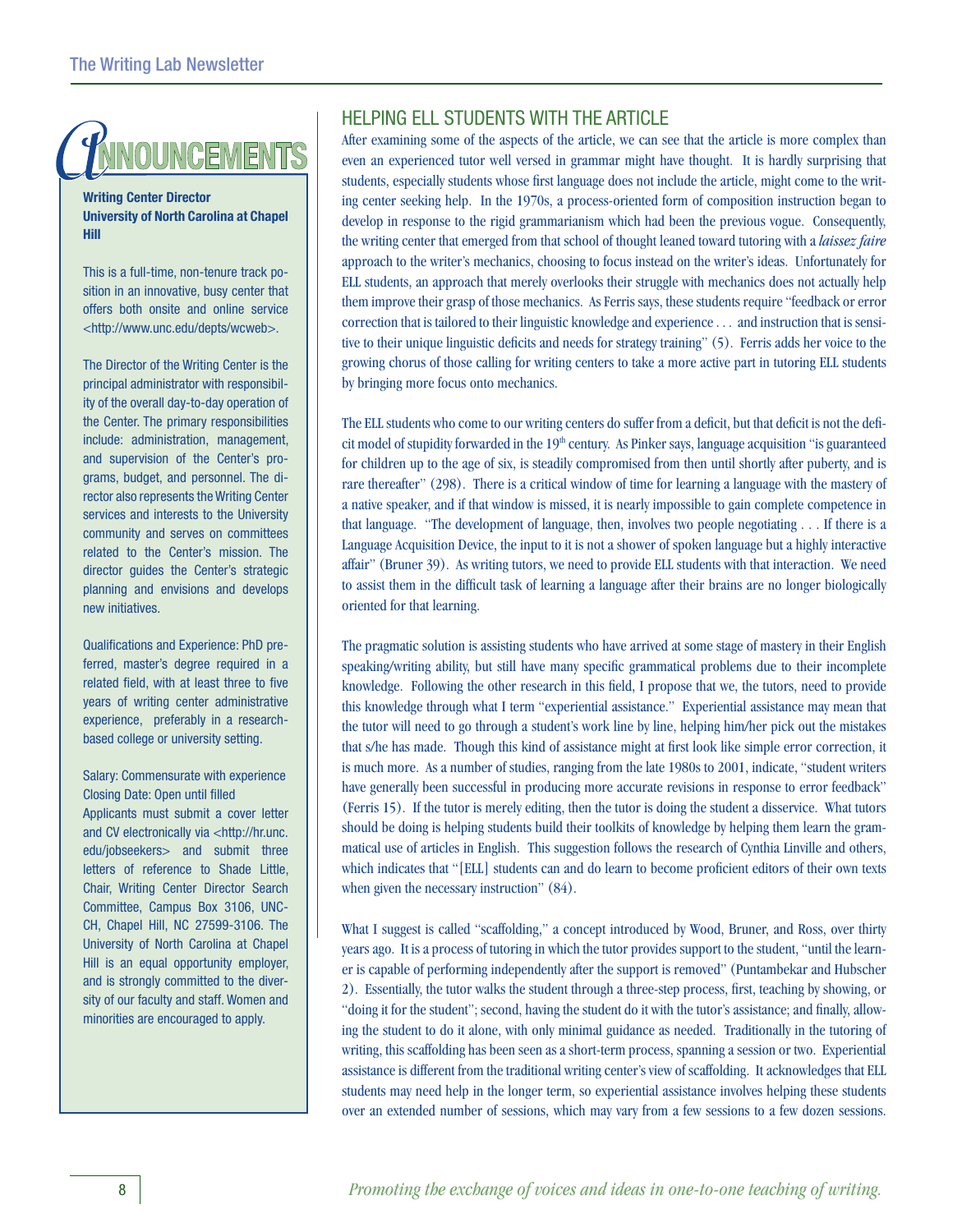The core of this idea is what Wood and Wood call "fading," which is providing as much help as the student needs, and slowly fading that assistance out as it becomes unnecessary (7). The first session might involve the tutor actually making most of the corrections for the student, and the second session might consist mostly of the student being guided to make corrections by the tutor. As the student masters the grammar, the tutor will become less of a guide and more of a resource, only offering help as needed.

It is essential to keep the goal in mind; at this stage, tutoring is about helping students learn and master complex grammatical constructs in a language that is foreign to them. Before jumping in with both feet, it's important for the tutor to determine what the student most needs help with. A good rule of thumb is to focus the tutoring session on whatever seems to detract most from the student's meaning. The thing that most detracts from the student's meaning should be the highest order concern. If that means that the entire session is focused on a grammatical point like the article, then tutors are doing what they ought to do, just as much as if they spent the entire session focused on a more traditional higher order concern like organization. Regardless of what kind of focus the session takes, extended scaffolding can be used for any concern in the student's writing, grammatical or otherwise.

Supposing that the basic scaffolding model is followed, tutors can easily determine when students have mastered the topic. As students master the topic, they will begin to catch and correct their own errors. If a student happens to skip over an article error, I call attention to the sentence to see if the student can find the error. If the student is still not able to find the error, I point it out and, if necessary, try to explain why the usage is different from other usages that the student has encountered. Either way, the essential ingredients are flexibility and patience; as tutors, we simply need to recognize when a student is struggling and be willing to provide help when it is needed.

In my experience at the University of Missouri-Kansas City Writing Center, I have had the opportunity to put this idea into practice. After working over an eight-week period with T\_\_\_\_\_\_, a female student from Japan, I recently noted in my tutoring journal that "she [now] tends to correct most of her plurals, many of her articles, and a decent number of her compound verbs." In my work with T\_\_\_\_\_\_, I applied the idea of experiential assistance, beginning with the broad grammatical ideas and narrowing to particular examples of usage in her papers. Although we continued to work together until the end of the semester, my assistance became less and less necessary, and by the end of the semester I would frequently only need to assist her with one or two corrections. As I found with T\_\_\_\_\_, the situation that confronts the tutor is not usually a situation of teaching, but of helping with the practical application of particulars in students' papers.

To communicate the basic idea of what the article is, I would strongly suggest using examples, both written and physical. This communication might begin with the article as a marker of specificity and novelty, potentially using a method similar to the examples above. Because of the language barrier, I have often found that visual and/or physical representations can be very helpful in communicating a concept. For example, when helping a student out this fall, I noticed that the UMKC writing center was decorated with small pumpkins, so I modeled specificity like so:

Give me *a* pumpkin. Give me *the* pumpkin.

I wrote the two phrases on a notepad in front of us and explained that *a* was general, referring to any of the pumpkins in front of us, and *the* was specific, referring only to one particular pumpkin. I was able to make my meaning clear to the student by pointing to the crowd of pumpkins and

## **NNOUNCEMENT**

**Director of Writing Center and Writing Assessment Drexel University**

Drexel University is seeking a full-time, non-tenure-track teaching faculty member to direct the University Writing Center and conduct university-wide writing and learning assessments. This individual will guide the Writing Center as it provides quality service to students from all backgrounds and majors and will take the lead in expanding the Center's offerings: developing best practices to create a community of tutors, using integrated technology to enhance tutoring services, increasing writing across the curriculum practices, advising an interdisciplinary writing assessment task force, and organizing faculty development opportunities. The Director will also use writingstudies expertise to assess writing effectiveness in majors and disciplines on campus.

The Director will have a quarter-time teaching load with a primary appointment in the Department of English & Philosophy and a secondary appointment in the Pennoni Honors College. Candidates will have a Ph.D. in composition and rhetoric, preferably with an emphasis on writing center administration, and will have experience with teaching. Qualified applicants should also have experience with

• The use of outcomes to assess the effectiveness of writing and writing programs

•The day-to-day management of a writing center, including hiring and training student tutors and working with faculty to encourage and develop superior quality writing.

Please send letter of application, c.v., & current references to:

> Scott Warnock, PhD Director of the Freshman Writing Program Drexel University 3141 Chestnut Streets Philadelphia, PA, 19104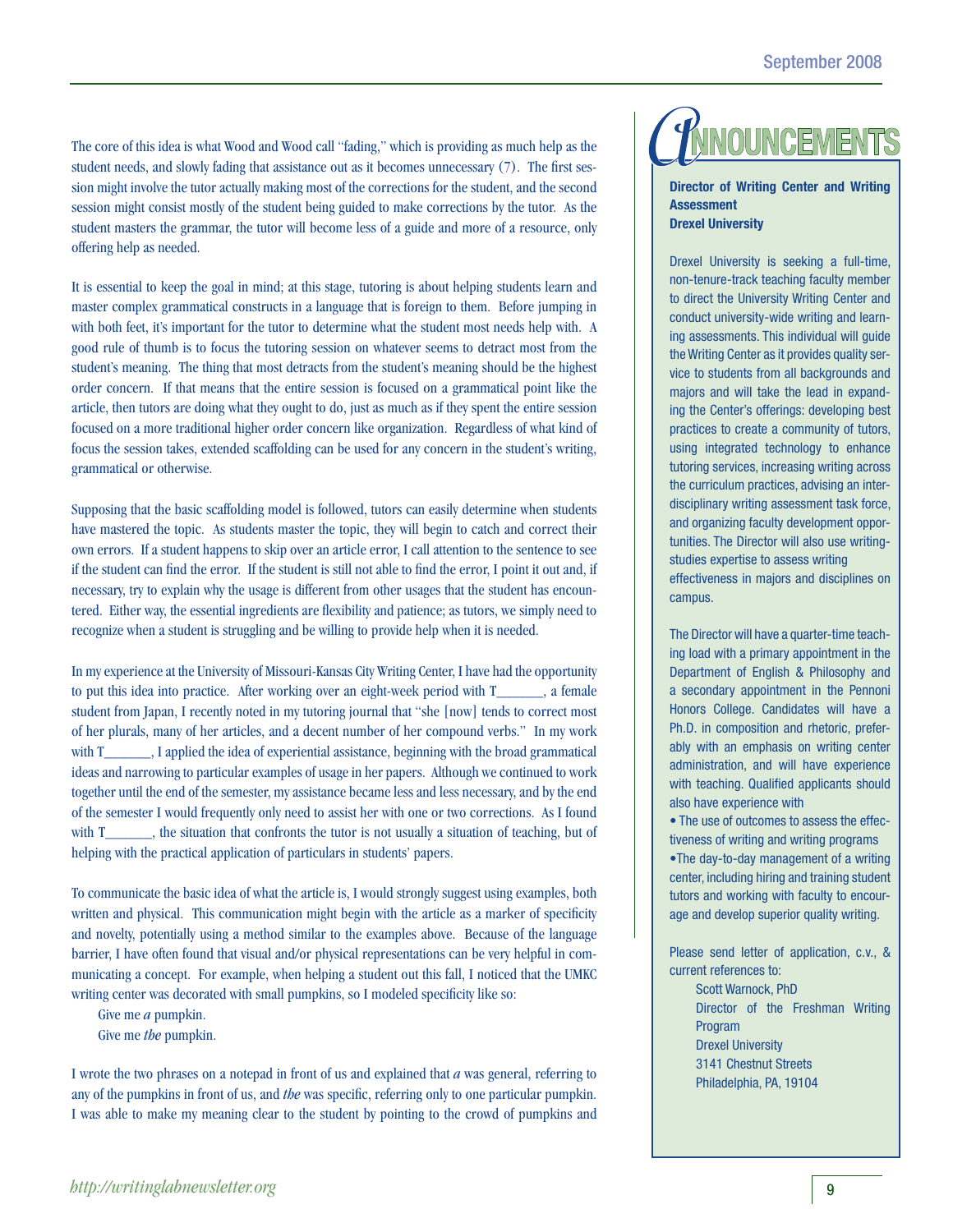requesting "give me *a* pumpkin," and demonstrating that "a pumpkin" could be any pumpkin from the crowd. I next singled a particular pumpkin out, and having identified it, I asked the student to "give me *the* pumpkin." This real-world illustration made the point better than twenty minutes of me talking, and the student nodded in understanding almost immediately.

In a similar way, illustrations can be used to communicate ideas. You don't have to be an art major to construct a useful figure such as a simple stick figure. These can be very effective at communicating grammatical ideas. Visual examples are especially helpful for ELL students, because they overcome the language barrier without requiring the tutor to be a specialist in the student's native language. Sometimes a picture is worth more than a thousand words.



The acquisition of a new language is invariably a daunting and difficult task. The task often seems insurmountable to ELL students, but the knowledge that these students seek is innate to many writing tutors who are native English speakers. To provide the best assistance, writing tutors would benefit greatly from research outside the session to gain further linguistic and grammatical knowledge on the topics that trouble the students they are helping, including articles. Tutors without this specialized knowledge should not be discouraged, because they are still assisting the students they tutor. It is important for tutors to remember that their natural sense for the English language is imperfect; by studying the syntax of English they can be more effective tutors.  $\triangleleft$ 

#### Works Cited

Ascher, Allen. *Think About Editing: A Grammar Editing Guide for ESL Writers*. Boston: Newbury, 1993.

Bruner, Jerome. *Child's Talk: Learning to Use Language*. NY: Norton, 1983.

"CCCC Statement on Second-Language Writing and Writers." *College Composition and Communication* 52.4 (June 2001): 669-74.

Dryer, Matthew S. "Definite Articles." *The World Atlas of Language Structures*. Ed. Martin Haspelmath, Matthew Dryer, David Gil, and Bernard Comrie. Oxford, NY: Oxford UP, 2005.

Ferris, Dana. *Treatment of Error*. Ann Arbor: U of Michigan P, 2002.

Lane, Janet and Ellen Lange. *Writing Clearly: An Editing Guide*, 2<sup>nd</sup> Ed. Boston: Newbury, 1999.

Linville, Cynthia. "Editing Line by Line." *ESL Writers: A Guide for Writing Center Tutors*. Ed. Shanti Bruce and Ben Rafoth. Portsmouth, NH: Boynton/Cook, 2004. 84-93.

Pinker, Steven. *The Language Instinct*. NY: William Morrow, 1994.

- Puntambaker, Sadhana and Roland Hubscher. "Tools for Scaffolding Students in a Complex Learning Environment: What Have We Gained and What Have We Missed?" *Educational Psychologist*, 40.1 (2005): 1-12.
- "State and County Quick Facts." April 2000. U.S. Census Bureau. 20 July 2007. <http://quickfacts.census. gov/qfd/states/29000.html>.
- Wood, David and Heather Wood. "Vygotsky, Tutoring and Learning." *Oxford Review of Education*, 22.1 (March 1996): 5-16.  $\blacklozenge$

F*(Author's note: Special thanks to Dr. Thomas Stroik, Thomas Ferrel, Robin Sontheimer, the crew at the UMKC Writing Center, Dr. Shanti Bruce, and Cynthia Tharp.*) ♦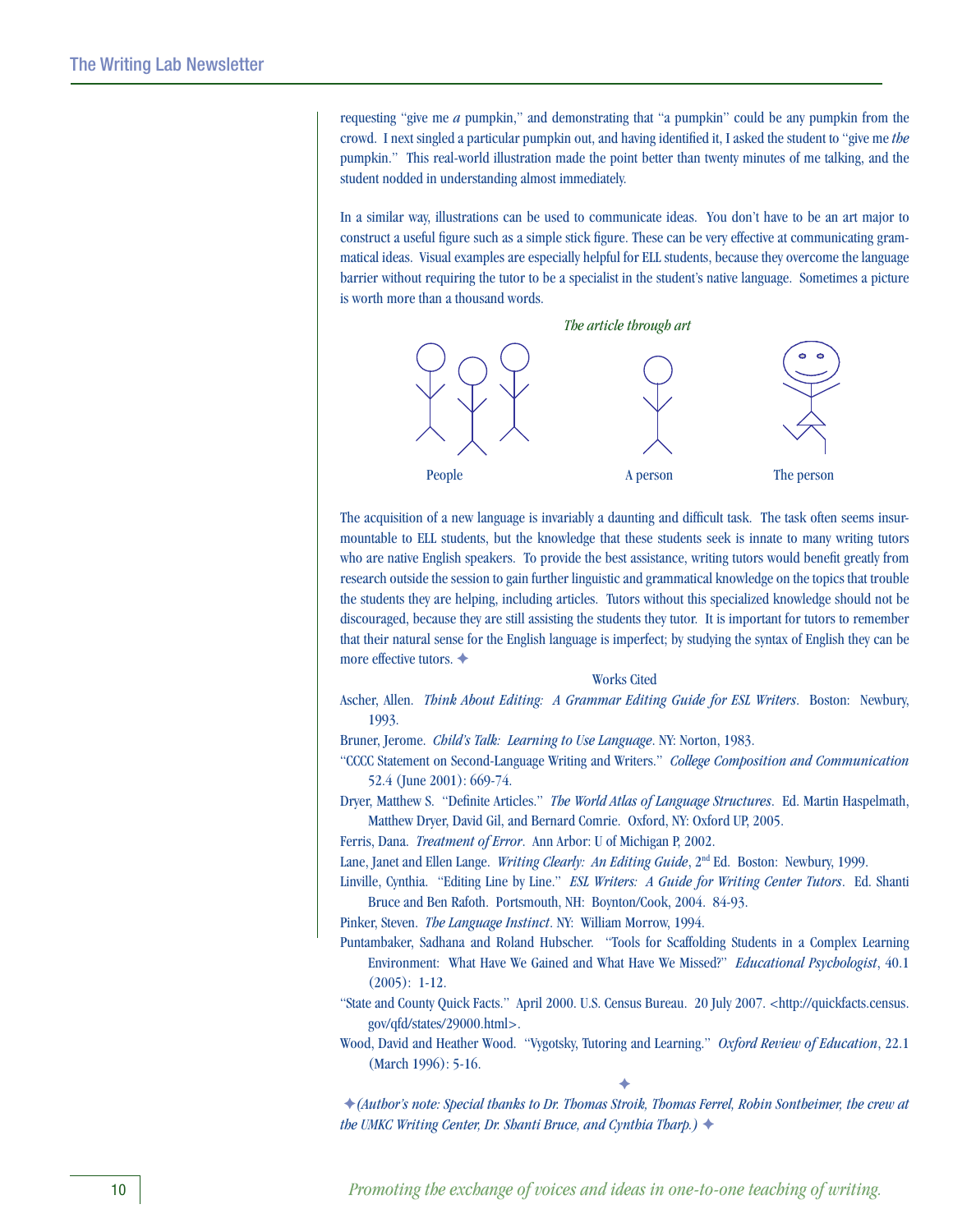## Book Review

*Nicolas, Melissa, Ed. (E)Merging Identities: Graduate Students in the Writing Center.* Southlake, TX: Fountainhead, 2008. ISBN: 978-1-59871-184-4 (\$25.00, 164 pp.)

*It's a Bird! It's a Plane! It's a Super Graduate Assistant in the Writing Center!* F *Reviewed by Lyndall Nairn, Lynchburg College, Lynchburg, VA*

All writing center directors are involved with supervising tutors, whether the tutors' status is that of undergraduates, graduate students, or professional tutors. As a writing center grows, the need for an assistant director or two is likely to arise. If the writing center continues to grow, perhaps the college administrators think that creating a graduate assistant's position would be a suitable and relatively inexpensive staffing solution. Under these circumstances, the writing center director has to define the role of the new graduate assistant: how would it differ from the role of undergraduate peer tutors and from the role of the assistant director? The people in all three roles are involved with tutoring, so what makes them different from one another? Some thought provoking answers to these questions are provided by *(E)Merging Identities: Graduate Students in the Writing Center.*

The personal narratives of Mattison (Chapter One) and Singh-Corcoran (Chapter Two) reveal the uncertainty, the questioning, and the doubts of graduate assistants that are not normally addressed in tutor training literature. Mattison discusses the tension that graduate assistants feel between their dual identities of teacher/authority on the one hand and peer/student on the other. Singh-Corcoran uses the scholarship versus administration dichotomy to illustrate the relatively low status position that writing center administration occupies in the minds of most academics, including composition/rhetoric faculty. These two authors make it clear that although they do not regret their decisions to continue with writing center careers, prospective graduate assistants and their supervisors need to be aware of the awkward psychological terrain that is involved in our field. The implication for the writing center director is that graduate assistants will need some support as they sort through these complex issues of building their professional identities.

In contrast, Chapter Three, "The Tale of a Position Statement" by Eckerle, Rowan, and Watson, presents a much more outward-looking perspective. The authors stress the usefulness of the International Writing Centers' Association as a professional organization which issued the position statement that graduate assistants can apply in their own institutions to give themselves more power and clearer definitions of their work. IWCA provides support and functions as a professional resource that introduces graduate assistants to the wider writing center community beyond the immediate institutions that employ them.

The next two chapters provide contrasting stories of successful and unsuccessful graduate assistant experience in the writing center. Ryan and Zimmerelli (Chapter Four) take a positive point of view in their discussion of the writing center as a contact zone, where a wide range of relationships and situations present rich potential for graduate assistants' personal and professional growth and where the director, as the graduate assistant's mentor, plays a crucial role in this growth. However, Tirabassi, Zenger, and Gannett (Chapter Five) demonstrate that when graduate assistants are left alone in an unsupervised, unstructured writing center, then their experience can quickly deteriorate into a full-fledged disaster. These two models serve as guidelines of what to do and what not to do so that any writing center director contemplating hiring graduate assistants for the first time would have a clear idea of both ends of the spectrum.

In Chapter Six, Snively gives a clear definition of the various roles that a graduate assistant can play during a tutorial (such as a highly skilled peer tutor, an editor, and a faculty surrogate) as well as an explanation of what makes the graduate assistant different from an undergraduate peer tutor. Such a sophisticated level of tutoring skills does not emerge overnight; thus, a director supervising graduate assistants must address the question of how to nurture their professional development. This issue is the topic of Chapter Seven by LeCluyse and Mendelsohn, who describe two case studies involving the training of graduate assistants. In both models, the graduate assis-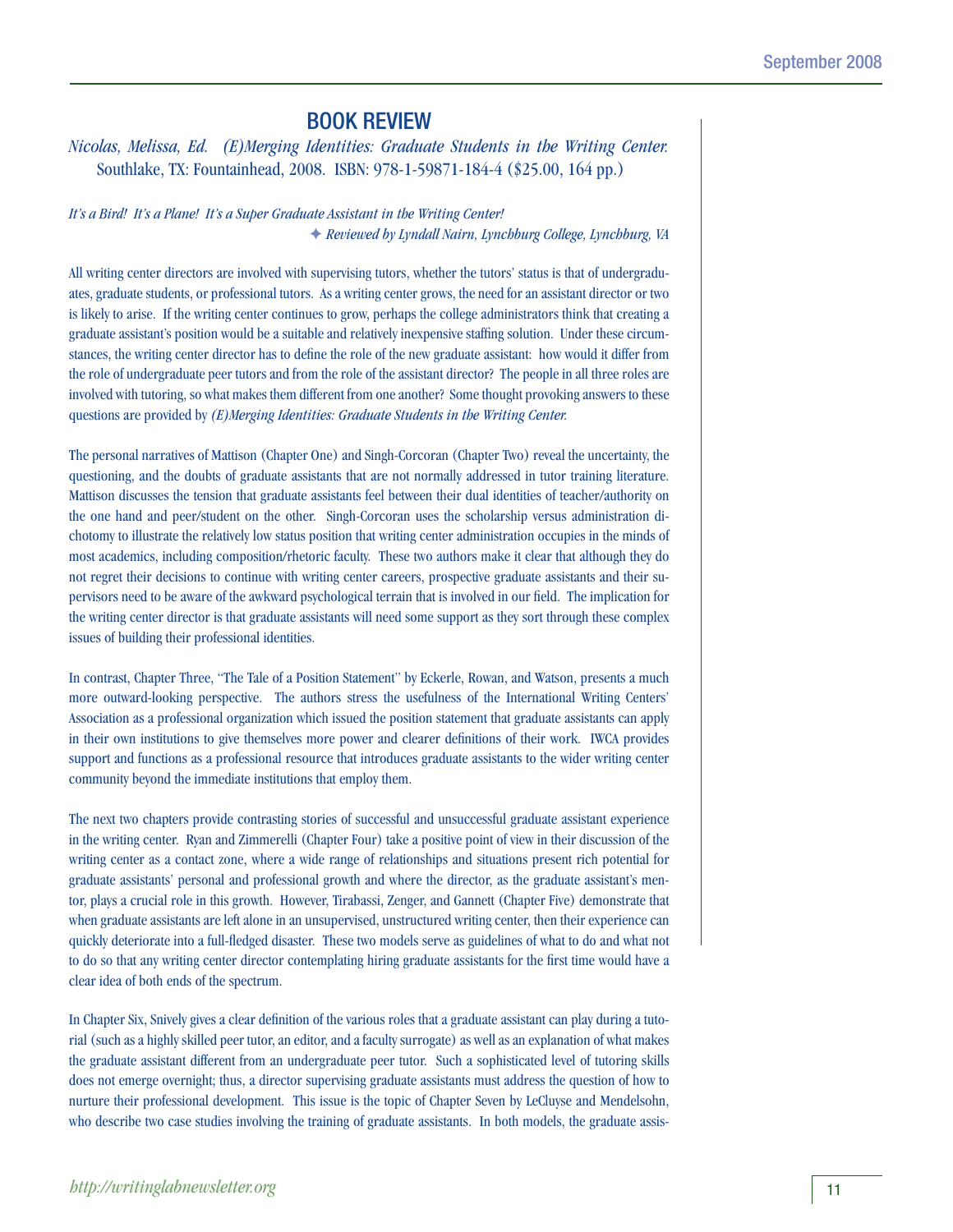

## **CCCC 2009 writing center Collaborative**

The all-day Writing Center Collaborative at the 2009 CCCC in San Francisco this year different in that the Collaborative will be organized independently of CCCC, much like the Research Network Forum, but it will continue to be scheduled on the Wednesday set aside for workshops.

### CALL FOR PROPOSALS

Writing centers exist in all shapes, sizes, and settings: they are housed in libraries, learning centers, English departments, independent units, and online; their administrators and tutors are graduate and undergraduate students, full and part-time faculty members and staff, community members, and high school students; and they serve diverse populations and have distinct missions. Yet essential in the work of even very different writing centers are the geographic, administrative, and disciplinary connections they make. Through their scholarship, their conversations, and their practices, they build bridges that sustain larger communities.

These connecting bridges are what we hope this year's table sessions will highlight. The IWCA CCCCs Collaborative planning committee invites you to share the bridges that you are making with other centers or centaurs, the connections that you've made within your institutions that sustain writing center work, and the links you've made with your communities outside of your campus sites. The program will include both full group and small concurrent table sessions.

This year's chairs are Nathalie Singh-Corcoran (Nathalie Singh-Corcoran@ mail.wvu.edu) and Carol Peterson Haviland (cph@csusb.edu). Proposals should be emailed to both chairs by October 15; proposers will be informed of their proposals' status by November 17.

tants take a leadership role and are in control of their own training. Taking up the challenge of being responsible for their own training seems an appropriate approach for the development of future writing center professionals.

From the perspective of the writing center director, Chapter Eight, "Collusion and Collaboration: Concerning Authority in the Writing Center" by Rollins, Smith, and Westbrook, is the least helpful chapter in the book. These authors analyze the transcripts of three tutorials in order to prove that tutors are obliged to go to extraordinary lengths to maintain the illusion of collaboration with clients during tutorials. The authors suggest that collaboration cannot always be genuine because graduate assistants usually have more inherent authority and extensive experience than tutees. Nevertheless, having been indoctrinated with the collaborative ideology of writing centers, the graduate assistants are reluctant to be directive in their tutoring; instead, they resort to such techniques as referring to embedded authorities, rephrasing statements as questions, and using inclusive pronouns to mask the power imbalance that is inevitable in the tutor-tutee relationship. Rollins, Smith, and Westbrook's analysis is not completely convincing because these same techniques can also be viewed as ways to engage tutees in a discussion of their papers, to promote the writers' ownership of their writing, and to encourage critical thinking about the texts under consideration. When the authors focus on the tension between directive instruction and collaboration, they are addressing an important issue in writing center work; however, instead of considering these two options as mutually exclusive, graduate assistants and their supervisors would find it more helpful to view them as two complementary approaches to achieving the overarching writing center goal of producing better writers.

Lucas Niiler's attitude in Chapter Nine contrasts with the preceding chapter as he suggests that the graduate assistants in his writing center feel no resentment because they are not obliged to conduct their tutorials according to an imposed ideology. Instead, Niiler sees his graduate assistants embracing and developing their authority in very positive ways. Using discourse analysis, Niiler explains how graduate assistants can use speech acts to acquire territory, to warn others away from their territory, to defend it, and to mark its boundaries as four ways of defining their position and authority in the writing center. At first this militaristic terminology of territorialist theory seems inappropriate for the writing center, but these speech acts do explain the increasing confidence of Niiler's graduate assistants. The appeal of his approach lies in its potential to offer graduate assistants a means of thinking about their role on a larger, more political scale, rather than focusing more narrowly on techniques for conducting tutorials, as most tutor training literature does.

Overall, *(E)Merging Identities* provides writing center directors with ways of defining the roles of graduate assistants and of guiding their professional development. The graduate assistant's role is different from that of the undergraduate peer tutors, many of whom will not continue with writing center work after they obtain their degrees. The graduate assistant's role is also different from that of the assistant director, who has had more writing center experience, who probably has a graduate degree already, and who takes on more responsibility. As Nicolas explains, for two or three years the graduate assistants are "in the place(s) in-between" these other two identities (1). As well as proving that those places in-between can offer graduate assistants opportunities for growth as writing center professionals, *(E)Merging Identities* can certainly assist writing center directors as they guide their graduate assistants on the journey through those places. Once they have completed the graduate school section of their journey, graduate assistants who have read this book will be well equipped to redefine their roles when faced with other new situations later in their careers.

### F *Review by Zachery W. Koppelmann, Boise State University*

*(E)Merging Identities: Graduate Students in the Writing Center* gives an excellent view into the events and lives of graduate students in writing centers and writing center administration. The shift from pure student to quasifaculty is akin to walking into a Burkean parlor: disconcerting. And at times academia is three or four parlors occurring at the same time. So hearing from people who have made the leap into the conversation and lived to tell the tale—and stayed in the field—enhances new graduate students' efforts to persevere and excel. The authors' discussion is blunt, honest, and at times overwhelming. Each chapter takes the reader into the intra-workings of a person, or persons, who has merged, emerged, and marked the path for the rest of us.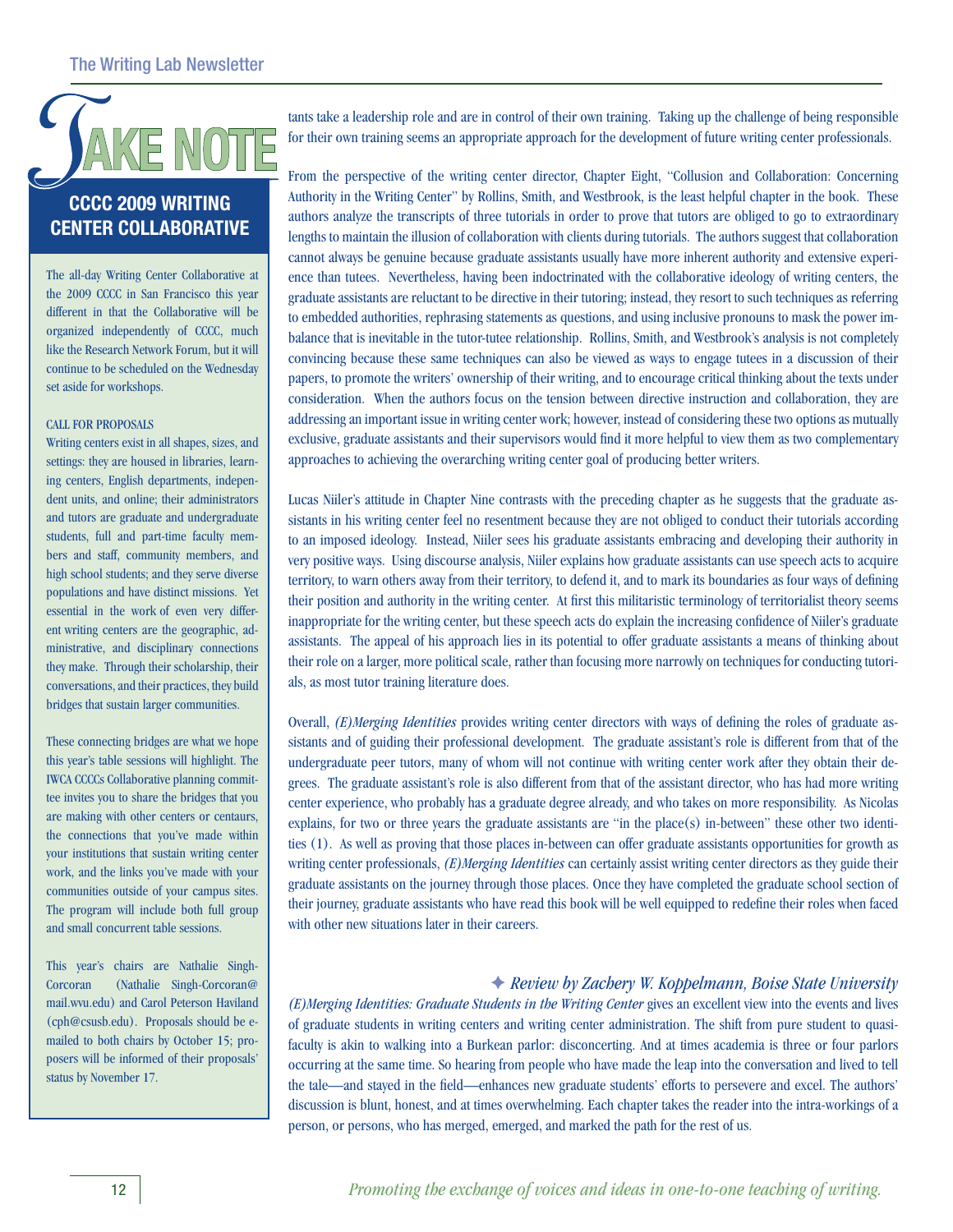The book contains honest narratives (chapters 1, 2, 3, 4), practical advice (chapters 4, 6, 7), analysis (chapter 8), theoretical discussions (chapters 7, 9), and even a horror story (chapter 5). As a graduate student, I find all the chapters are interesting and informative, but some chapters (1, 2, 3, and 8) give a better introduction into the field and discussion, which I view as the greatest benefit the book offers to graduate students.

In the first chapter, Michael Mattison presents a letter for his younger self. While the frame is light-hearted, the questions and concerns he raises are anything but. It is easy to take the chapter not as a letter to a younger Mattison, but as a letter to any graduate student entering the field. Aside from some specific references to his career and current situation, the situations he presents are, if not universal, thematically relevant to any aspiring graduate student. How should a TA and writing center tutor work with a student who is a peer TA's class? How does a TA park the 'teacher' at the door of the writing center? How does a tutor respond in class to a fellow TA who gives poor comments on his students' work and then sends them to the writing center? And just what *is* our identity? While few of the questions are answered, the discussion prepares new graduate students for the challenges that will face them.

Nathalie Singh-Corcoran takes up where Mattison leaves off. Chapter two reflects on the place of writing centers, and writing center work, in the dichotomy between scholars and administrators. This chapter offers an informative break-down of basic academic politics and perceptions, a set of notes about the on-going conversation as it were. She mixes her narrative with more scholarly work and even a touch of theory, creating a foil to the accusations levied by Richard McNabb and others. Singh-Corcoran readily concedes that "amateurish…narratives" (32) are common in writing center publications, but she argues "writing centers exist amid narrative: they are places where storytelling and storymaking happen" (34). She calls for "writing center workers . . . to participate in meaningful intellectual work" (35) to help legitimize writing center scholarship and bring new ideas and voices into writing centers. As a concluding point, she calls for "[English studies] to take notice of service and pedagogy and acknowledge their academic currency" (35).

Anything that can make graduate students' lives' better is a good thing; in chapter three, Julie Eckerle, Karen Rowan, and Shevaun Watson tell the tale, give the details, and explain the reasoning that resulted in the International Writing Center Association's "Statement on Graduate Student Writing Center Administration." The statement, and its history, is important to all graduate students entering writing centers because "[it] contributes to the vitality of writing and our professional community . . . by stating explicit goals for achieving greater recognition for graduate administration" (42). The authors' narrative is rich with details and examples, pointing to the exact reasoning for portions of the statement. I found their discussion intriguing and enlightening: intriguing because of the scope and challenges they faced, enlightening because of how well they accomplished their goal. For new graduate students—aside from the benefits to their standard of living and education—this chapter gives a clear view of their "ideal set of working conditions" (42) and their potential.

Text analysis is not always a great introduction to a new field. However, Brooke Rollins, Trixie G. Smith, and Evelyn Westbrook provide an excellent explanation and analysis of a concern central to many writing center discussions: authority. They define and explain concerns about authority in the writing center, what the prevailing views are, and provide a detailed analysis of three session transcripts. They highlight and discuss the awkward and convoluted steps their writing assistants take to avoid being directive and conveying authority. They also highlight the steps *the writers* take to avoid giving or taking authority. After the many examples of conversational dysfluency and extraordinary effort on the part of both the writing assistant and writer, their critique of authority-less collaboration in writing centers provides new graduate students in the writing center an important primer on a central writing center debate.

I found all the chapters thought provoking and insightful. However, as a graduate student in a writing center, I found these four chapters to be the most useful. As I—and other graduate students—move through the field and encounter the challenges presented by the various authors, I am sure the other chapters will become more relevant and beneficial.  $\blacklozenge$ 

*(Author's note: In the interest of full disclosure, Zachery W. Koppelmann works with Michael Mattison as the Boise State Writing Center Graduate Assistant.)* F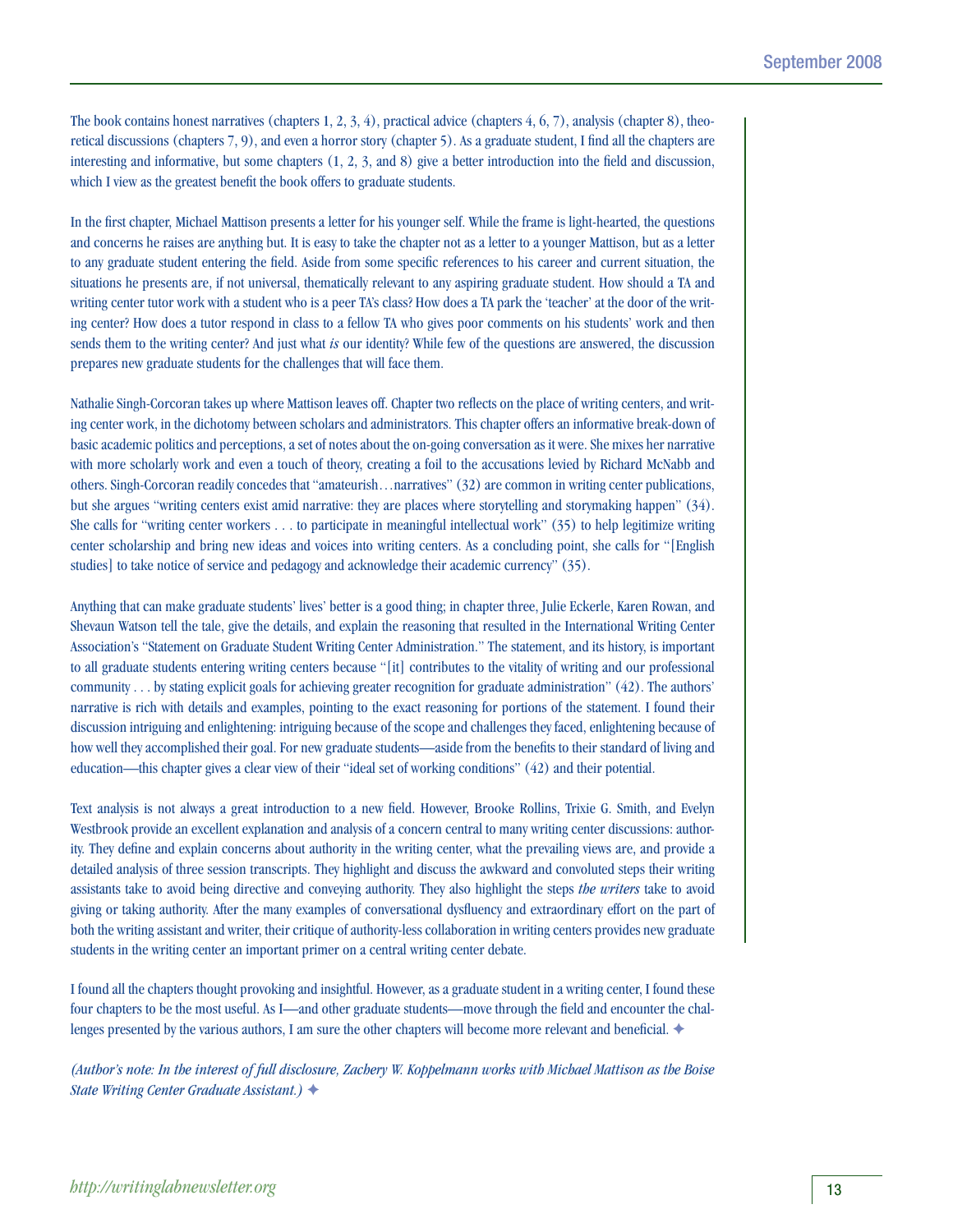# OR'S COLUMN

## Tutors Behaving Badly: Negotiating Authority in Writing Centers

F *Jessica L. Legg and Jessica L. Lott Indiana University of Pennsylvania Indiana, Pennsylvania*

We recently attended the National Conference on Peer Tutoring in Writing (NCPTW) held at the University of Michigan in Ann Arbor, where the theme was authority in the writing center. We were part of a larger group of tutors who decided to narrow down the general theme of authority to negotiating authority. The two of us focused on negotiating authority between tutors. We commonly read about and discuss the relationships between tutors and students, but we never hear about the relationships between tutors. Negotiating authority between tutors can affect how a writing center is run and may factor into tutoring sessions. The starting point for our work largely came from an assignment from Jessica Lott's class on ethnographic research methods. She asked three tutors to rank the tutors at our Writing Center about how much influence each one had in how the Writing Center is run, which naturally brought up the issue of authority. We began to discuss factors such as seniority, experience with writing, professionalism, motivation to make change in the Writing Center, and others. We also explored how all of these ideas affect the Writing Center. By bringing up these issues, we hoped to start a dialogue about a topic that, though often touchy, has a great impact on the Writing Center and the work that we do there. We would like to look at the hierarchies that may develop between tutors, authority's role between tutors and directors, what happens when a tutor renounces his/her responsibility, and how tutors respect each other's authority. Drawing upon experiences in our Writing Center, we will discuss how these topics may play out in writing centers at large.

### **Hierarchies**

The most direct outcome of this ranking produced some insight as to the nature of hierarchies in our Writing Center. In our experience, hierarchies within the tutors often form, with some tutors having more influence in how the Writing Center functions than others. However, it is important to note that these hierarchies are neither rigid nor divisive in our experience. Rather, they are tendencies that help reveal how decisions are made in the Writing Center. In order to learn more about this, Jessica Lott selected three informants, trying to represent different groups of tutors, in order to do a pile-sorting activity. She chose informants from different social groups, representing tutors who had been at the Writing Center for different amounts of time, who would be able to speak freely about others at the Center, and who knew most or all of the tutors. There were several characteristics used by the informants to create the ranking: experience with writing, experience as a tutor, participation/insight at staff meetings, motivation to make changes, performance in tutoring sessions, the director's response to them, general attitude at work, level of professionalism, and ability to give opinions freely. While some of these characteristics are based on previous knowledge and experience, others rely more on personality and perceived commitment to the Writing Center. These findings would not be the same as in other writing centers, where issues such as academic level (graduate versus undergraduate) would have a greater emphasis than at our Writing Center. However, what we found at our Writing Center can be used to initiate discussion in other writing centers because they have a broad focus.

### Tutors, Assistant Directors, and Directors

Issues of authority regarding writing center tutors are not autonomous, but rather are affected by outside influences, most directly by the director and assistant director. Our particular Writing Center has a Director, who is a professor from the English Department, and an Assistant Director, who is a PhD candidate in the composition program and typically remains in that position for one year. The dissimilar positions of the Director and Assistant Director color how they interact with tutors. The Director, as a professor, is seen more as an authority figure while the Assistant Director is often perceived as a peer of the tutors. This means that tutors' relationships outside of the writing center with the Director and the Assistant Director are necessarily different. The Director will sometimes have tutors as students in the classroom, and, therefore, have both evaluative power over the students and a potentially closer relationship with them than with tutors only known through the Writing Center. This is possibly a significant dynamic, as the manner in which the Director responds to particular tutors was cited as important in the formation of hierarchies. Conversely, when tutors have relationships with the Assistant Director outside of the Writing Center, it is typically as friends, where neither party holds particular power over the other.

The differences inherent in these relationships could be important in how a writing center is run, as they often affect the manner in which tutors communicate with those who run the center. For example, the same information from tutors may be conveyed differently to each person, or some tutors may only feel comfortable sharing concerns or information with one of the two. Furthermore, perceptions of these relationships between tutors and directors/as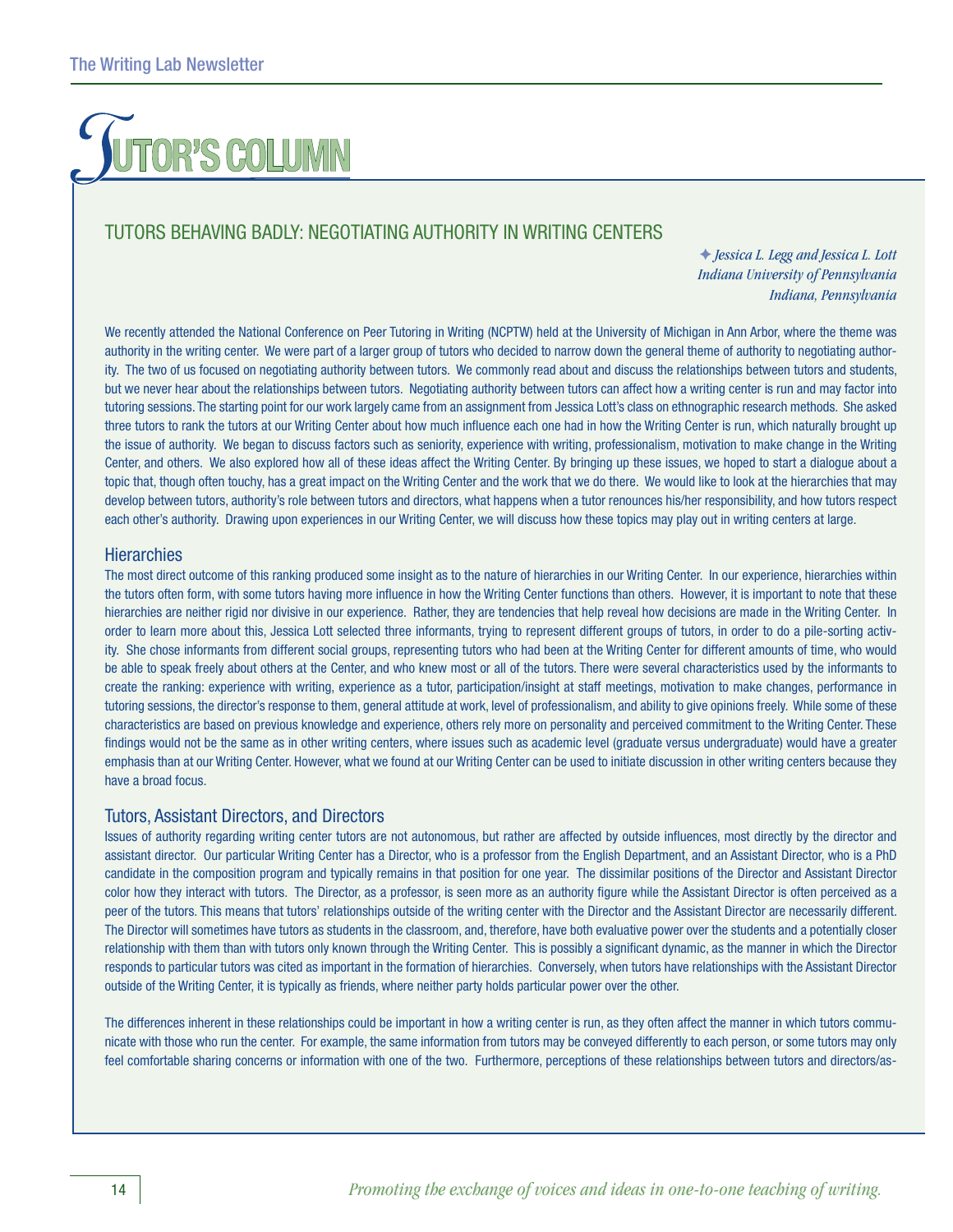sistant directors may affect relationships among the tutors. For example, a perception similar to that of a "teacher's pet" could develop regarding tutors who have closer relationships with a director. These differing relationships affect communication in our Writing Center, but centers organized in other ways may also benefit from looking at factors that affect communication in their centers. Furthermore, these modes of communication may also affect how tutors perceive each other in the context of a writing center.

### Renouncing Authority

Being a tutor in a writing center can be quite a demanding position; tutoring requires much more than simply having the ability to proofread. It calls for patience, interest, effort, and cooperation, to name a few characteristics. However, what if a tutor has all of these qualities except for when it comes to being a part of the tutoring faculty? Does this impair a writing center's ability to function? A tutor's workload may be one of these impairing factors. During busier times, around midterms and finals, a tutor can easily become stressed by his/her own workload, and finding the time to get everything done can be difficult. So, it is understandable that one may feel overwhelmed when trying to also help peers with their work. However, there are also times when tutors are just not interested in their work as a tutor, and their efforts may subside. A potential problem could be seeing tutors who, in order to avoid having to work with tutees, will keep their heads lowered or pretend to not see the tutees until someone else steps up and offers to work with them. Another hypothetical issue could arise from tutors pulling the "not it" card, by which a tutor refuses to work with a tutee by calling out "not it." Both incidents are unfair to the other tutors and may even leave them in a bind; if they have been tutoring non-stop, inattention by the "not it" tutors does not allow for the other tutors to even have a breather. This type of laxity can lead to frayed relationships between the tutors and cause a writing center to run less smoothly. Not to mention that portraying this kind of manner gives a negative impression to the tutees. Therefore, looking into such issues may benefit the writing center community.

### Respecting Authority

For the most part, when a student comes to a writing center seeking help for a paper, he/she will work one-to-one with a tutor. Even so, sometimes he/she will pose a question that is not so easily answered and may not be found in a reference book. Therefore, we may need some assistance from our fellow tutors. At times though, we may unintentionally cross boundaries and step on other tutors' toes in the process. One of the ways in which this may happen is by interrupting during tutoring sessions. While it is always nice to get a second opinion, it is not the best when you never asked for it in the first place. Overhearing a tutoring session does not give someone the freedom to interpose and chances are that doing so will only get on the tutor's nerves, especially if he/she is made to look bad by the interrupting tutor. Plus, crossing such boundaries and undermining the tutor may persuade the tutee to lose confidence in their tutoring session. This is not to say that offering advice is not welcomed, just that there are better ways to do so than by interfering. Another issue that may arise lies within subsequent tutoring sessions. For example, one tutor may work with a student, make some suggestions, and tell the student to come back later. When the student does come back, a separate tutor works with the student but either does not understand what the first tutor asked the tutee to do or does not feel that the first tutor made appropriate suggestions. That being said, the second tutor still needs to help the tutee, but at the same time, does not want to undermine the first tutor's authority. In order to respect one another's authority, we must respect the boundaries that are laid out. However, it is important to note that giving advice is not a bad thing. If someone is seen struggling in a tutoring session, by all means, give them a hand. Discussing this important aspect could help mend frayed relationships between tutors and, of course, help a writing center to function.

### Conclusion

We hope that the issues we have encountered in our Writing Center can be a starting point for conversations about similar issues present in other writing centers. Though the subjects discussed in this article are certainly not universal, we feel that they may be indicative of themes present in other writing centers. We feel that by addressing the negotiation of authority between tutors, we can enhance relationships between tutors and promote professionalism in the writing center. Awareness of these issues will, in turn, improve how the writing center functions. When tutors can work together in an environment of respect, they will be able to advise each other, which will enhance the quality of tutoring and allow a writing center to run more smoothly.  $\triangleleft$ 

*(Author's note: We would like to thank our director, Tina Perdue, and Brian Fallon for their help not only in shaping the NCPTW presentation on which this paper is based, but also for their encouragement and feedback in writing this article. We would also like to recognize the other tutors who were involved in the conference presentation: Opal Gayle, Rose Huber, Matt Hughes, Katie Kobal, Melinda Lewis, and Nicole Tucker.)* ◆